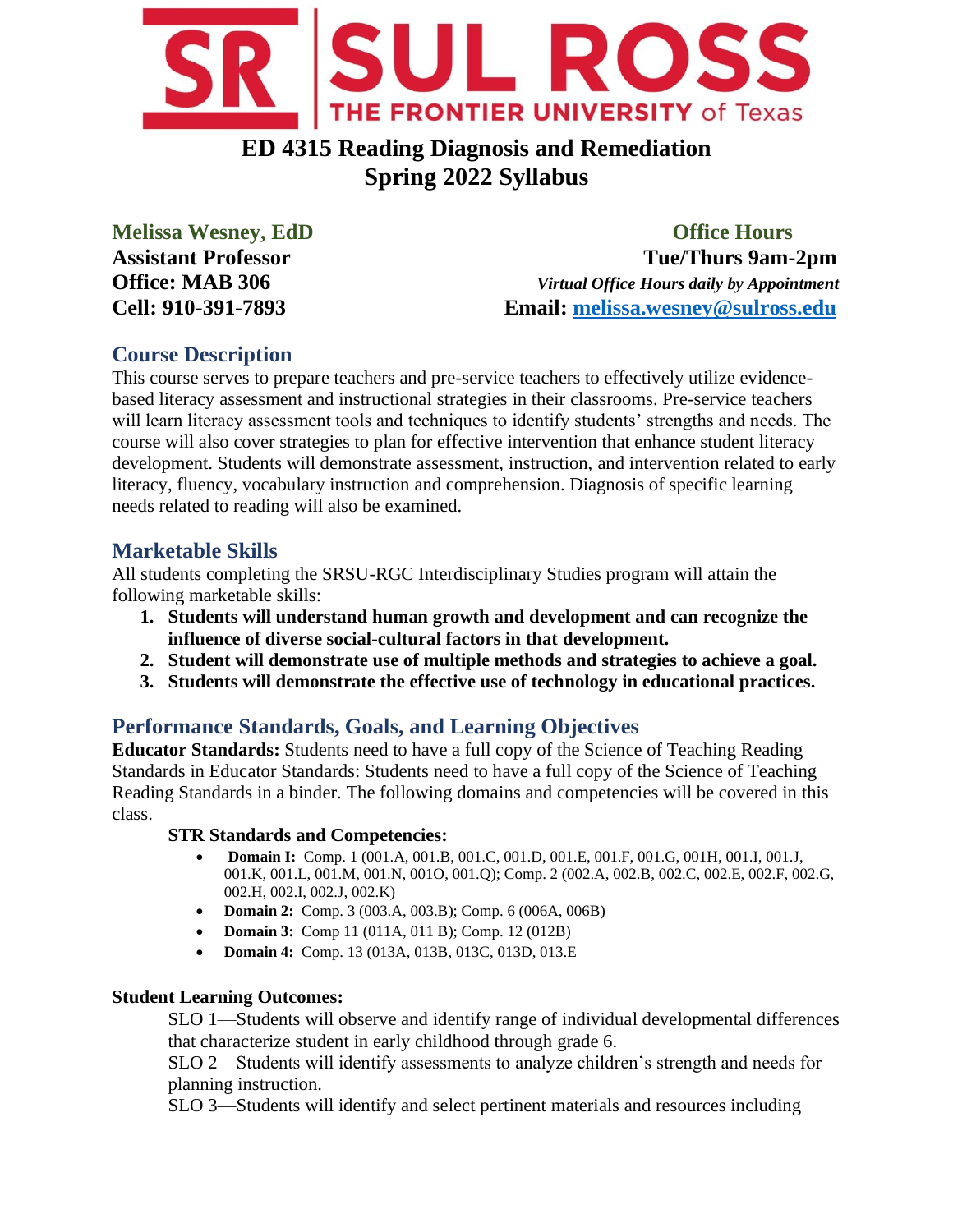technological resources to enhance students learning and engagement in the planning process.

## **Required Texts**

- Reutzel, D.R., & Cooter, R.B. Strategies for reading assessment and instruction: Helping every child to succeed. (6th ed.). Boston: Pearson Allyn Bacon.
- Birdseye, T. (1996). Just call me stupid. New York: Penguin Putnam.
- American Psychological Association (2020). Publication manual of the American psychological association (7th ed.). Washington, DC.

### **Additional Needed Supplies:**

- 1. stopwatch (phone will work)
- 2. audio recorder (phone will work; it will be up to you to find the reliable app)
- 3. Binder and Dividers

### *Additional Materials Provided to Students:*

- University of Oregon (2020). 8th Edition of Dynamic Indicators of Basic Early Literacy Skills (DIBELS®). Eugene, OR: University of Oregon. Available: https://dibels.uoregon.edu
- Texas Education Agency (TEA). (2014). Technical report TPRI (2010-2014 edition). Retrieved from http://www.tpri.org/resources/documents /20102014TechnicalReport.pdf.
- Montroy, J. J., Zucker, T. A., Assel, M. M., Landry, S. H., Anthony, J. L., Williams, J. M., ... & Taylor, H. B. (2020). The Texas kindergarten entry assessment: Development, psychometrics, and scale-up of a comprehensive screener. Early Education and Development, 1-38.

## **Course Format**

- This is a 16-week face-to-face course, with a mix of face-to-face, Blackboard Collaborate, and online learning activities. Remote learning is a different kind of experience from the traditional face-to-face course. **Although online courses and remote learning are convenient, you will shoulder a greater responsibility for personal learning than you might in a face-to-face course.** Online learning will encompass weekly video class meetings that are necessary for content coverage. Candidates should plan to attend all synchronous video class discussions.
- A variety of approaches will be included in the online course delivery that includes online discussions, small collaborative group work, student presentations, lecture, and gathering assessment data. Your ability to devote a minimum of 6-8 hours per week to your course work is critical to your success. **Assignments will not be accepted after the due date.**
- Successful completion of an online course requires dedication and constant effort. Do not fall behind in your work! Begin your assignments as soon as possible and when possible, get at least one module ahead in preparation.
- This course is writing intensive to prepare candidates to administer, analyze, plan and communicate assessment outcomes and planning to stakeholders. This is an upper level college course and requires all writing to conform to standard English structure. Assignments are dependent upon the conventions of writing as well as content. It is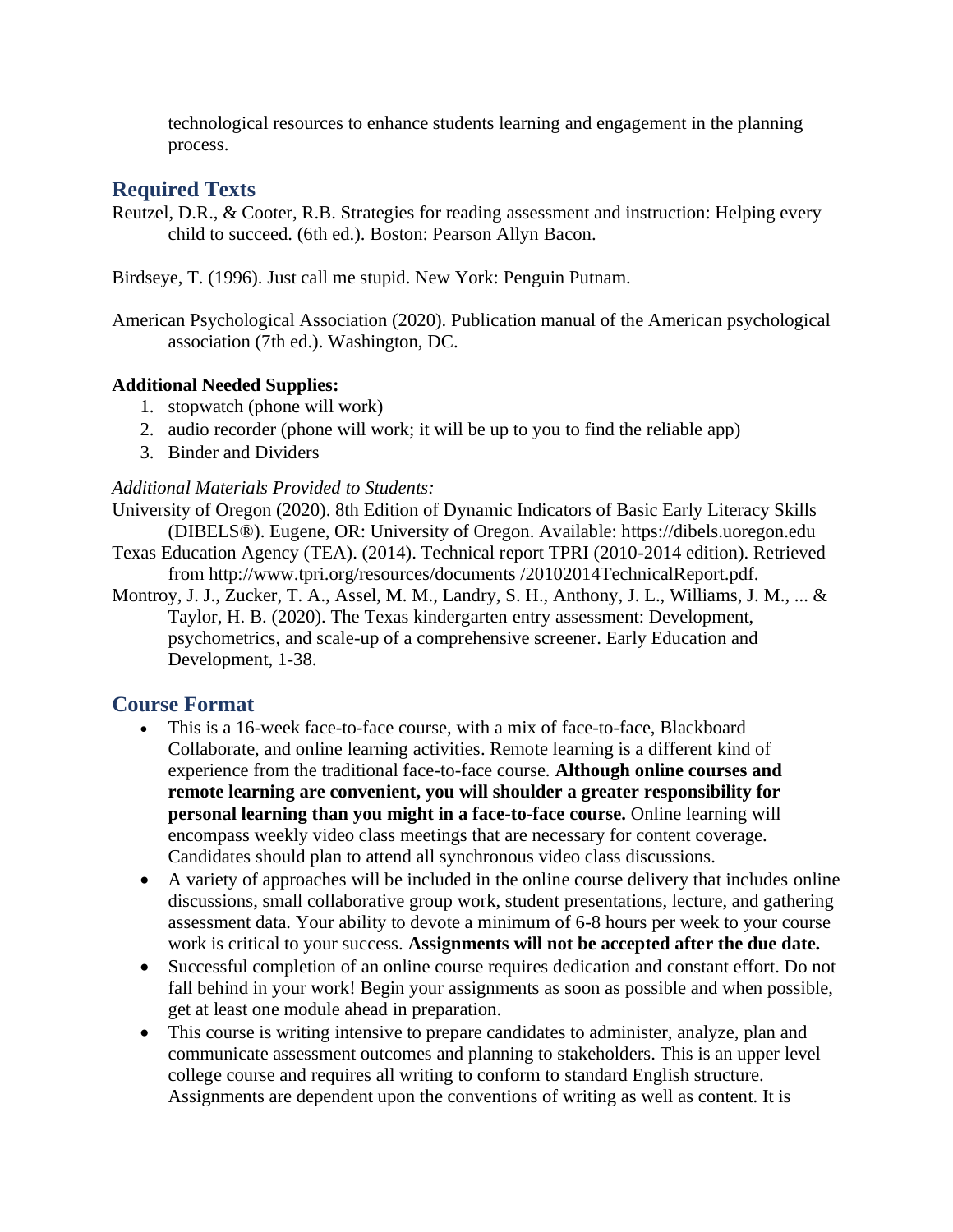advised that candidates use Smarthinking for written assignments. It is also advisable to consult the writing center or other resources for proofreading and editing.

• **Submit professional quality work**. Have someone proofread your submittals and always use the grammar and spell check functions on your computer before submission**. APA format is required for all formal writing assignments.**

## **Course Assignments**

### **Syllabus Quiz (10 points extra)**

This activity is used to assess your review of syllabus information and course expectations. It serves as an introduction to not only content, but course processes. It is imperative that you review the syllabus in its entirety prior to beginning the quiz.

### **Learning Goals Assignment (40 Points) and Personal Reflection (40)**

Using the Science of Reading (STR) standards, identify personal learning goals and objectives in a written 400-word assignment. The Bb module will provide instruction on using the SMART goal process. Ensure that learning goals and objectives can be measured this semester. At the end of the course, candidates will write a 500-word personal reflection reflecting on learning growth and outcomes.

#### **Class Introduction Discussion Board Assignment: (20 Points)**

Get to know your classmates! Each candidate will introduce themselves in a self-selected mode of presentation. Make your introduction as interactive as possible by using your choice of media tools (power point, screencast, YouTube, PowToon, etc.) In your introduction, please tell us the following: where you are located, pertinent experiences with school, goals for the semester, fun fact and a picture of you or an avatar that represents you if you are not using a video presentation. Once you posted your introduction, view posts of your fellow colleagues, find someone you have something in common with and find someone who intrigues you and reply to both their original posts explaining what you have in common and why you are intrigued.

### **Just Call Me Stupid Reflection Essay (200 Points)**

Candidates will reflect on Tom Birdseye's (1996) book Just Call Me Stupid. The main character Patrick Lowe is a fifth-grade student who cannot read. At this stage in life, the inability to read becomes an emotional burden. In your role as a teacher, you will have the opportunity to work with students like Patrick. Discuss and think about the following questions. What message does this story send to a future educator? What would you do to help Patrick learn to read and further his literacy development? How would you respond to Patrick's additional needs? Be specific. Quote the book to support viewpoints following APA format. Include specific strategies and comments on specific ways to assess and respond to Patrick's needs.

#### **Discussion Board and Peer Review Assignments: (4 @ 50 points each=200 points)**

Modules will include discussion board opportunities centered on research-based approaches to understand foundational concepts, principles, and best practices related to reading assessments. Discussion Forums are opportunities to extend thinking and share perspectives. A typical discussion forum post should be between 300-500 words. Your task is not to "recall" information read in the text; rather, you will be applying what you read and responding to a teaching scenario. A portion of your credit will be credited for your post and another portion will be for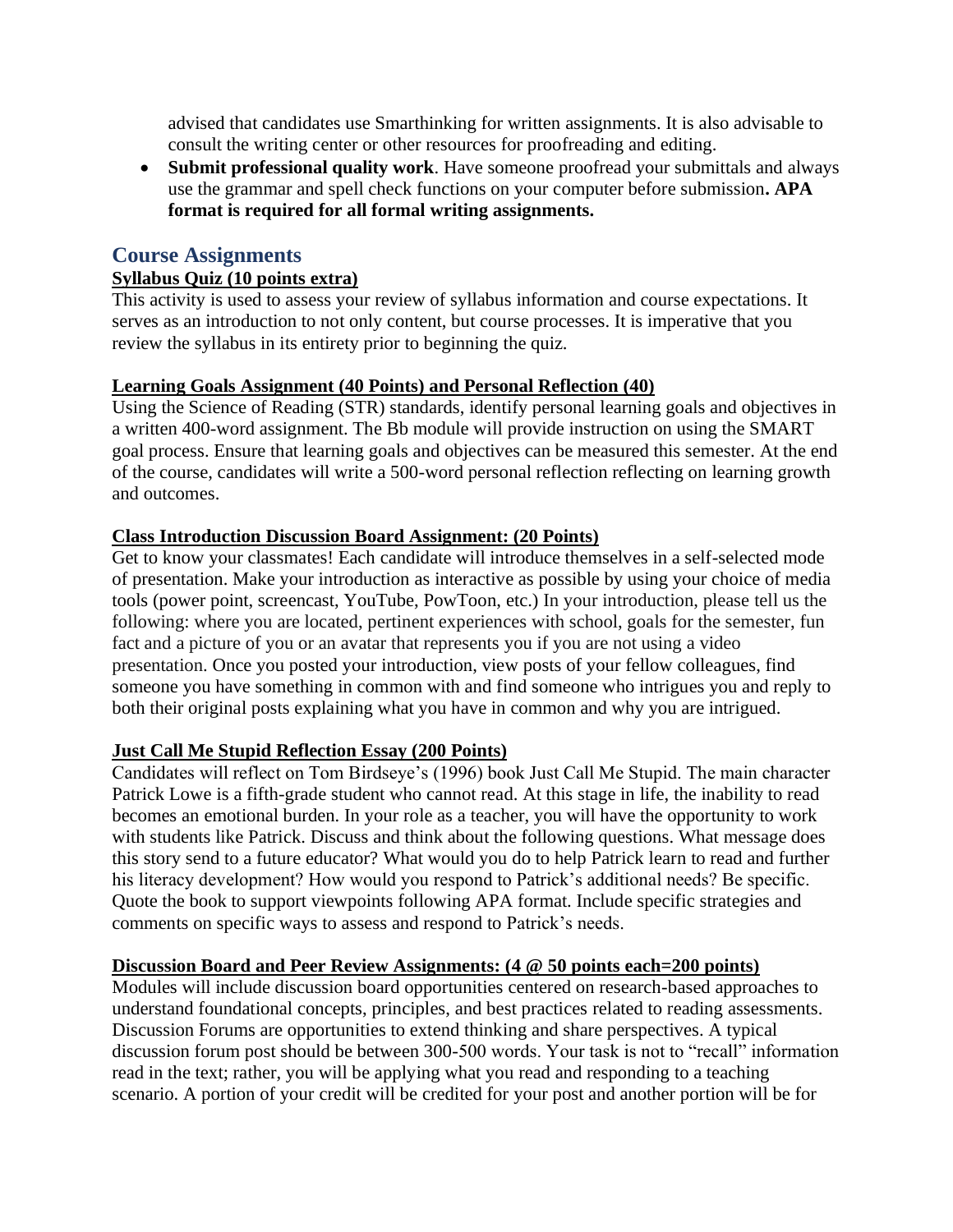responding to one of your classmates. In writing your response, strive to have a conversation, a beneficial exchange between professional colleagues. Ask questions, offer suggestions, make comments, give your opinions, and generally react to what your classmates have written. You will not be credit for simply agreeing with someone or telling them how much you like what they wrote. Look critically for the opportunity to share your own knowledge and fill in misunderstandings.

### **DIBELS Assessment Activity (200 Points)**

Candidates will complete training, practice, and administer the DIBELS assessment activity to a 2-5<sup>th</sup> grade struggling reader. A formal 500-600 word academic report analyzing strengths, weaknesses, and research-based intervention approaches. As with the previous reporting of data, results should be written with the intent to be communicated with families and stakeholders. https://dibels.uoregon.edu/

### **TPRI Student Analysis Activity (100 Points) ~ Refer to Domain IV, Competency 13 Exemplar**

After reviewing the exemplar model, candidates will receive a data set representing a kindergarten or 1<sup>st</sup> grade student's TPRI results. Each candidate will present a 500-600-word academic report analyzing the student's strengths, weaknesses, and research-based intervention approaches. Candidates must support with evidence from the TPRI. Refer to the STR openconstruct rubric for scoring guidelines. https://www.tpri.org

### **Quizzes (200 points)**

There are 8 quizzes that cover the Reutzel & Cooter text content. The quiz dates are posted in your schedule and will be completed in Blackboard.

## **Grading Scale:**

A= 900-1000 POINTS – Exceeds Expectation/highest level B= 800- 899 POINTS – Proficient/proficient level C= 700- 799 POINTS – Acceptable/average level D= 600- 699 POINTS – Emerging/inadequate level F= less than 600 POINTS – Unacceptable

## **Grading Policy**

1. No late assignment will be accepted after its due date without prior instructor consent. 2. Formal writing should follow APA style. All citations should be formatted using the American Psychological Association (APA) manual. Papers with APA citation errors will receive a reduction in points or no credit.

## 3. **All assignments are due by 10:00 pm CST.**

4. There are no optional assignments in this course. All assignments must be completed in order to pass this class.

5. **Please note that discussion board posts and peer reviews cannot be completed after the end date.** Complete your work in a timely manner. Do not wait until a few hours before an assignment is due to submit your work, especially when your classmates are relying on your submission to complete their peer review.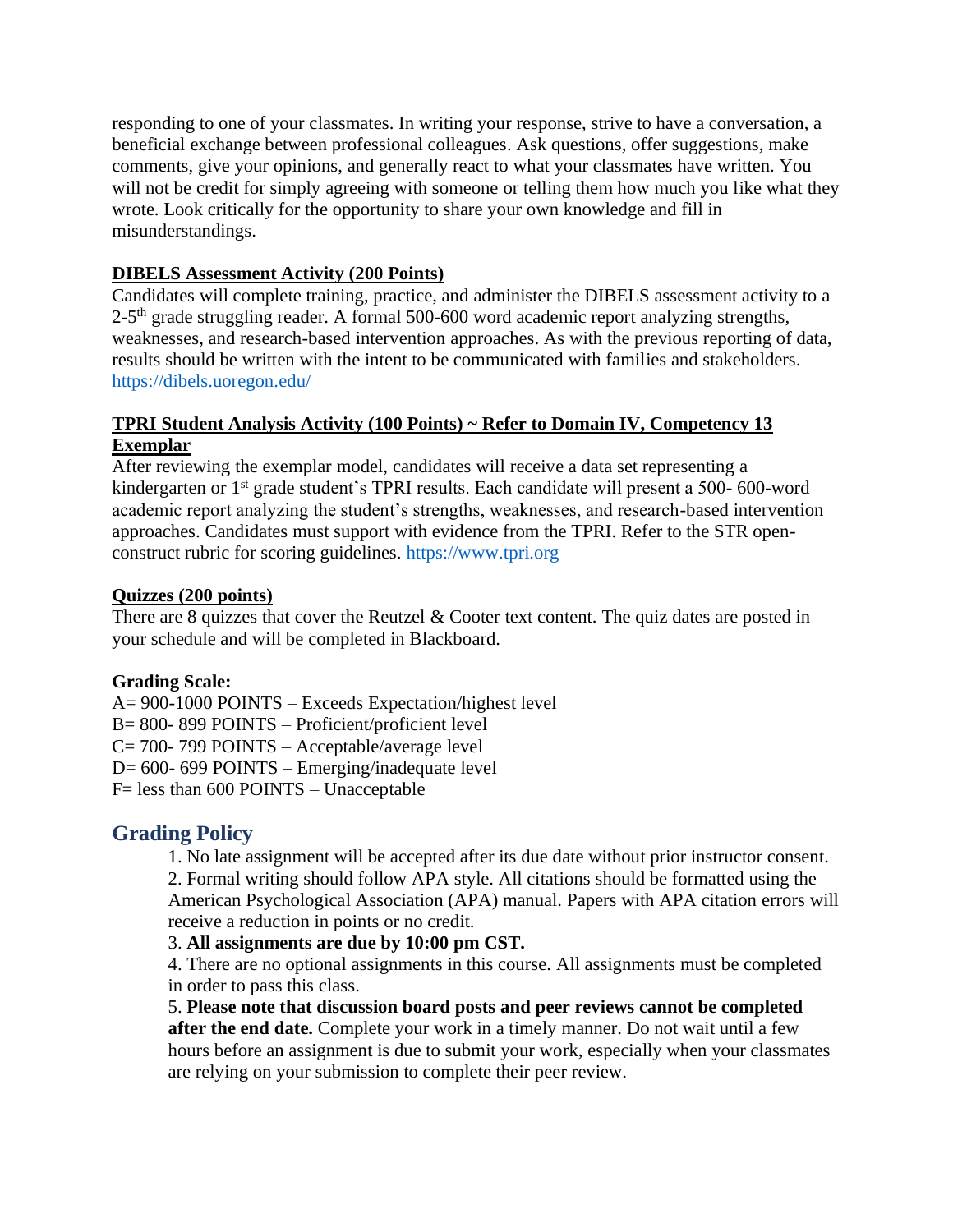6. Candidates who fail to participate in Discussion Boards, attend synchronous video class sessions, or complete any assignment may not pass this course.

| <b>Module</b>                      | <b>Assignments</b>                             | <b>Due Date</b>        |
|------------------------------------|------------------------------------------------|------------------------|
| Welcome                            | Review Syllabus<br>$\bullet$                   |                        |
|                                    | <b>Syllabus Quiz</b><br>$\bullet$              | Jan. 12th              |
| Module 1: Introduction to Literacy | <b>Review STR Standards</b><br>$\bullet$       |                        |
| Assessment                         | <b>Module Readings</b><br>$\bullet$            |                        |
|                                    | View Video: Types of Assessments<br>$\bullet$  |                        |
|                                    | <b>Class Introduction</b><br>$\bullet$         | Jan. 15th              |
|                                    | <b>Learning Goals</b><br>٠                     | Jan. $22nd$            |
|                                    | Quiz 1<br>$\bullet$                            | Jan. 26th              |
| Module 2: Purpose and Types of     | <b>Module Readings</b><br>$\bullet$            |                        |
| <b>Literacy Assessments</b>        | <b>View Videos</b><br>$\bullet$                |                        |
|                                    | <b>Discussion Board 1</b><br>$\bullet$         | Feb. 5th               |
|                                    | Quiz 2<br>$\bullet$                            | Feb. 2nd               |
| Module 3: Oral Language and        | <b>Module Readings</b><br>$\bullet$            |                        |
| Listening                          | Review Oral Language Folder<br>$\bullet$       |                        |
|                                    | Watch ELL Video<br>$\bullet$                   |                        |
|                                    | <b>Discussion Board 2</b><br>$\bullet$         | Feb. 12 <sup>th</sup>  |
|                                    | Quiz 3<br>$\bullet$                            | Feb. 9th               |
| Module 4: Struggling Readers       | Read/Review Dyslexia Handbook<br>$\bullet$     |                        |
|                                    | <b>Complete ELPs Training</b><br>$\bullet$     |                        |
|                                    | <b>Just Call Me Stupid Essay</b><br>$\bullet$  | Feb. 19th              |
| Module 5: Early Literacy Skills    | <b>Module Readings</b><br>$\bullet$            |                        |
|                                    | <b>View Videos</b><br>$\bullet$                |                        |
|                                    | <b>Discussion Board 3</b><br>$\bullet$         | Feb. 26 <sup>th</sup>  |
|                                    | Quiz 4<br>$\bullet$                            | Feb. 23rd              |
| Module 6: Phonics, Decoding and    | <b>Module Readings</b><br>$\bullet$            |                        |
| Word Recognition                   | <b>Phonics Quick Test</b><br>$\bullet$         | March 5th              |
|                                    | Quiz 5 (two parts)<br>$\bullet$                | March 2 <sup>nd</sup>  |
| Module 7: Reading Fluency and      | <b>Module Readings</b><br>$\bullet$            |                        |
| Vocabulary                         | <b>View Videos</b><br>$\bullet$                |                        |
|                                    | View DIBELS Assessment Info<br>$\bullet$       |                        |
|                                    | <b>Discussion Board 4</b><br>$\bullet$         | April 2 <sup>nd</sup>  |
|                                    | Quiz 6<br>$\bullet$                            | March 30 <sup>th</sup> |
| Module 8: Reading Comprehension    | <b>Module Readings</b><br>$\bullet$            |                        |
|                                    | View Videos<br>$\bullet$                       |                        |
|                                    | <b>Review DIBELS Documents/Practice</b><br>٠   |                        |
|                                    | Quiz 7                                         | April 13th             |
| Module 9: Bridging the Gap         | <b>Module Readings</b><br>$\bullet$            |                        |
|                                    | <b>TPRI</b> Info<br>$\bullet$                  |                        |
|                                    | <b>DIBELS Assessment Activity</b><br>$\bullet$ | April 23rd             |
|                                    | Quiz 8<br>$\bullet$                            | April 20 <sup>th</sup> |
| Module 10: Final Reflections       | <b>TPRI Analysis</b><br>$\bullet$              | April 30th             |
|                                    | <b>Personal Reflection</b><br>٠                | May $2nd$              |

## **Course Assignments & Schedule**

*Assignments are due by 10:00PM of the due date. Late work will not be accepted.*

**This course syllabus is intended to be a guide and may be amended at any time.**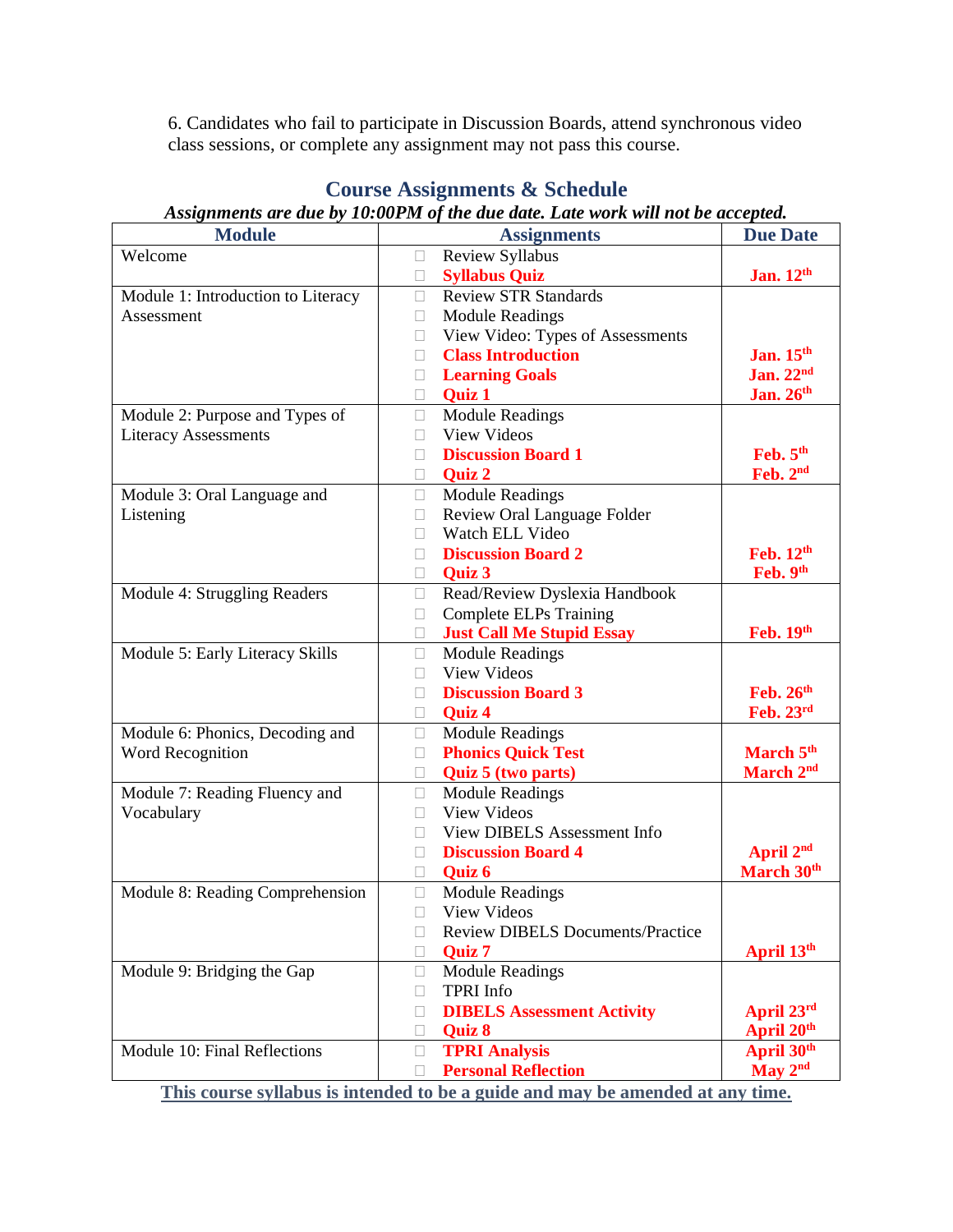## **University and Course Policies**

**Classroom Demeanor.** Candidates are expected to maintain professional and courteous behavior at all times. This includes being respectful to other both your peers and the instructor, arriving on time, being attentive, and following ethical behavior as outlined in the TEA Educator Code of Ethics. Importantly, this class will foster free expression, critical investigation, and the open discussion of ideas. This means that all of us must help create and sustain an atmosphere of tolerance, civility, and respect for the viewpoints of others. Similarly, we must all learn how to probe, oppose and disagree without resorting to tactics of intimidation, harassment, or personal attack. No one is entitled to harass, belittle, or discriminate against another on the basis of race, religion, ethnicity, age, gender, national origin, or sexual preference. Still, we will not be silenced by the difficulty of fruitfully discussing politically sensitive issues.

## **Blackboard Collaborate Etiquette for Classes**

**1. Join the meeting early** – Show your respect for the other meeting attendees, join the meeting up to five (5) minutes before it is scheduled to start.

**2. Dress appropriately** – One of the magical things about working remotely is the freedom to wear anything to work. It's the dream, right? Still, there is no reason to show your fellow students your PJs and bedhead. Take a few minutes to throw on a clean shirt and brush your hair. The best part of actually getting ready while attending class remotely is that you will put yourself in the right headspace to be productive.

**3. Be aware of your surroundings** – Your fellow students will not be able to hear your ideas or take you seriously when there is a pile of dirty clothes in the corner behind you. You also want to avoid looking like you work from the inside of a cave because of bad lighting. Adjust your work setup so that you face a window or are exposed to plenty of light. And make sure your background is professional and work appropriate. This means:

- $\triangleright$  No beds (unmade or made) in the background
- No messy rooms or open closets where everyone can see your clutter
- $\triangleright$  No NSFW artwork

While kids and pets are adorable (and a much needed distraction when you're feeling overwhelmed), your fellow students will not love having to talk over a screaming child or barking dog. So, be mindful of noise.

**4. Mute your microphone when you are not talking** – There is nothing more frustrating than hearing that alien echo noise from conflicting microphones. Save everyone from the ear-splitting madness by joining the meeting while on mute. Unless you live alone, your house is probably pretty noisy these days. Muting your microphone when you're not speaking gives other participants the ability to chime in and share their thoughts without distraction or frustration.

**5. Have your camera turned on** – Remember to look into the camera when talking instead of looking at yourself. If you are looking at yourself on the screen while you are talking, it will seem like your attention is elsewhere. Direct eye contact into the camera while speaking gives attendees the impression that you are looking at them rather than off to the side, which creates an environment where everyone feels engaged and present in the conversation. Again, as much as possible, position your web camera and monitor at eye level so you can look into the camera and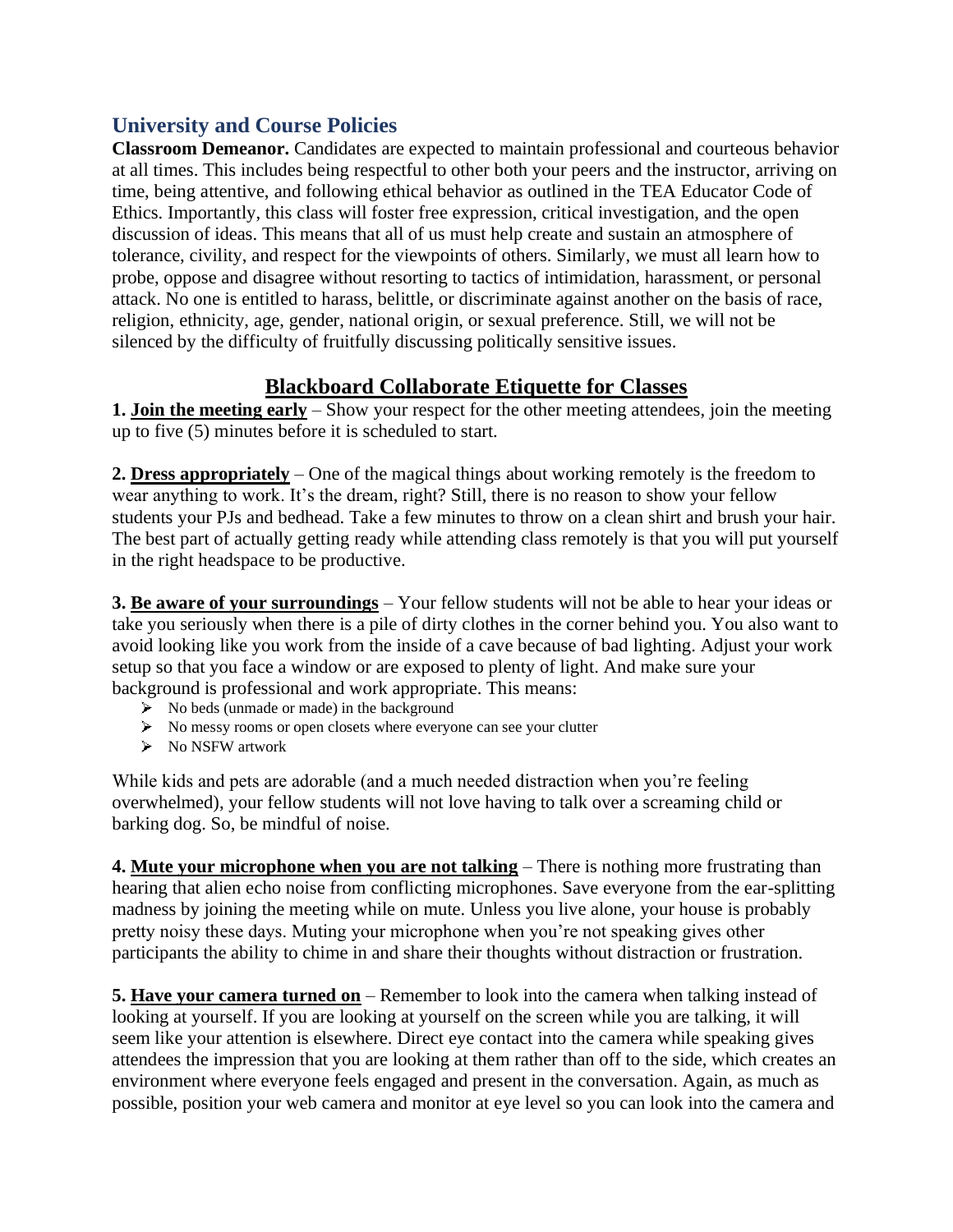simulate that eye-to-eye connection with other attendees. If you are sharing a screen to discuss a report, chart, worksheet, etc., try to place the image on your screen close to your webcam, this will help your eyes align with the camera.

**6. Speak up** – Don't be afraid to project your voice. Your classmates will appreciate being able to hear you without having to strain their ears or turn their volume all the way up.

**7. Stay seated, focused and stay present** – It may be tempting to check your inbox or carry on a side conversation during a dull moment in a meeting, but don't do it. You might miss out on key information or an opportunity to give input. If you are using your webcam, use attentive body language: sit up straight, do not make big extraneous movements, and do not let your eyes wander too much.

**Dropping a Class.** During the course of a semester, circumstances can prevent students from completing a class successfully. Dropping a class may be necessary and/or advised in your specific case. Please feel free to contact me to discuss this option. Should dropping the class be the best course of action, you are responsible for completing the necessary actions by January 26th, 2022 (without creating academic record), February 3rd, 2022 (for Education Block courses/receive a 'W'), or March  $28<sup>th</sup>$ ,  $2022$  by 4 p.m.

*Academic Integrity.* Academic dishonesty hurts everyone and reduces the value of college degrees. Doing someone else's work, presenting the ideas and work of others as your own, submitting the same paper for multiple classes, and/or failing to cite your sources when you utilize the ideas of others, are all examples of academic dishonesty. It is your responsibility to read and understand the university's policy on academic dishonesty in the SRSU Student Handbook, as all violations will be taken seriously and handled through the appropriate university process. The Student Handbook can be found at: <https://www.sulross.edu/about/administration/university-policies/> (select SRSU Student Handbook, page 88). In addition, please note that plagiarism detection software will be used in this class for written assignments, as well as monitoring software for course exams.

*Attendance*. Attending scheduled synchronous class meetings is a course requirement. There is no distinction between excused and unexcused absences.

*Class Demeanor*. Candidates are expected to maintain professional and courteous behavior at all times. This includes being respectful to other both your peers and the instructor, arriving on time, being attentive, and following ethical behavior as outlined in the [TEA Educator](https://tea.texas.gov/Texas_Educators/Investigations/Educators__Code_of_Ethics)  [Code of Ethics.](https://tea.texas.gov/Texas_Educators/Investigations/Educators__Code_of_Ethics)

*SRSU Distance Education Statement*. Students enrolled in distance education courses have equal access to the university's academic support services, such as library resources, online databases, and instructional technology support. For more information about accessing these resources, visit the SRSU website. Students should correspond using Sul Ross email accounts and submit online assignments through Blackboard, which requires secure login. Students enrolled in distance education courses at Sul Ross are expected to adhere to all policies pertaining to academic honesty and appropriate student conduct, as described in the student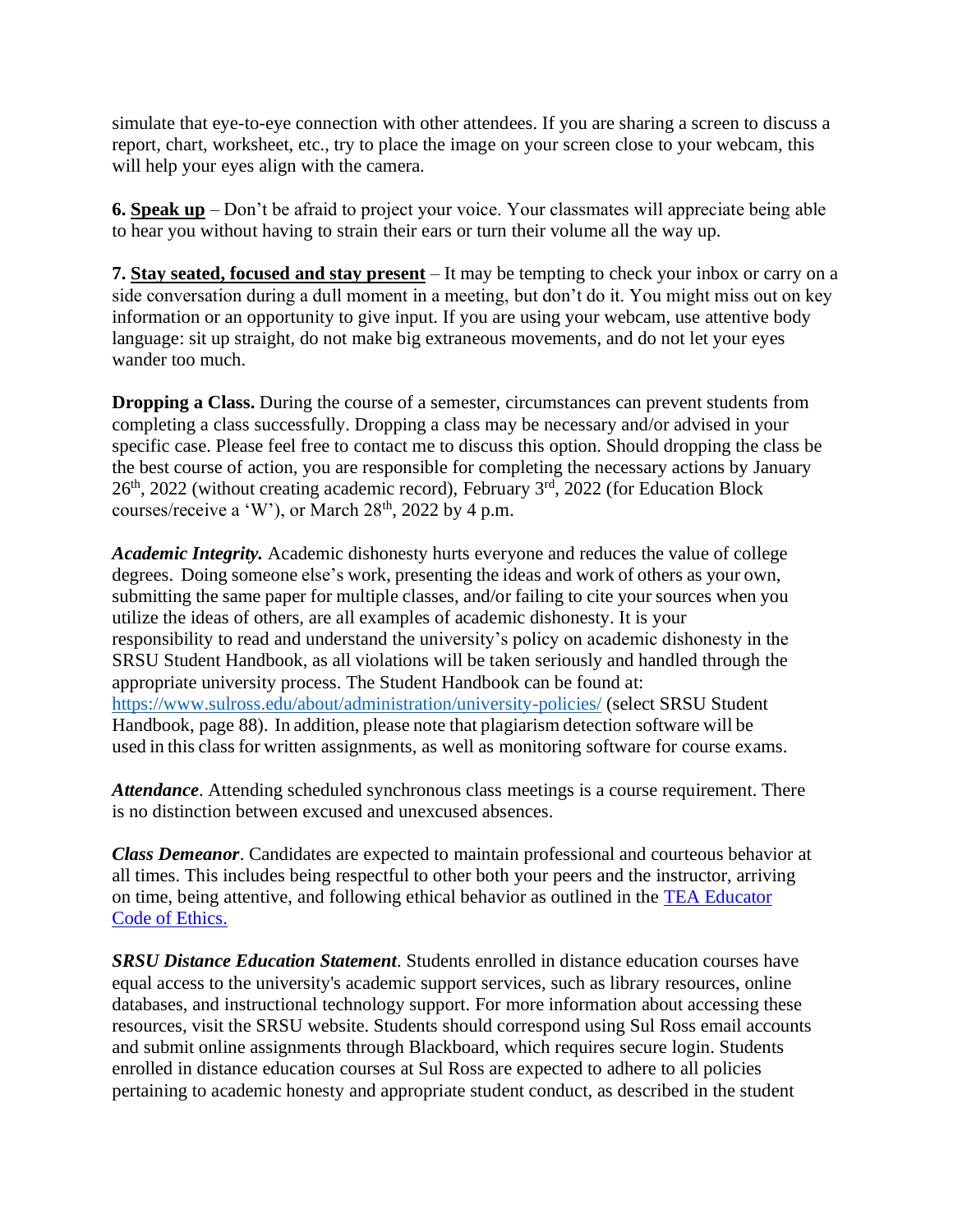handbook. Students in web-based courses must maintain appropriate equipment and software, according to the needs and requirements of the course, as outlined on the SRSU website. Directions for filing a student complaint are located in the student handbook.

*Technical Support.* The Support Desk is where you can direct your more technical questions. For example, the Support Desk can help you if you are having issues submitting a document, getting videos to play, or using Blackboard. The support desk is open 24 hours a day/7 days a week for your convenience.

You can reach the support desk:

- By calling 888.837.6055
- Via email blackboardsupport@sulross.edu
- Using resources from the Technology Support tab within blackboard
- Clicking the Support Desk graphic on the course homepage

*SRSU Library Services.* The Bryan Wildenthal Memorial Library in Alpine. Offers FREE resources and services to the entire SRSU community. Access and borrow books, articles, and more by visiting the library's website, [library.sulross.edu.](https://library.sulross.edu/) Off-campus access requires logging in with your LobolD and password. Librarians are a tremendous resource for your coursework and can be reached in person, by email [\(srsulibrary@sulross.edu\)](mailto:srsulibrary@sulross.edu), or phone (432-837-8123). The Southwest Texas Junior College (SWTJC) Libraries at Uvalde, Del Rio, and Eagle Pass. Offer additional access to library spaces and resources. Del Rio, Eagle Pass, and Uvalde students may also use online resources available through SWTJC website, [library.swtjc.edu.](https://library.swtjc.edu/)The SWTJC Libraries serve as pick-up locations for InterLibrary Loan (ILL) and Document Delivery from the Alpine campus.

*Alpine Disability Statement.* SRSU Disability Services. Sul Ross State University (SRSU) is committed to equal access in compliance with Americans with Disabilities Act of 1973. It is SRSU policy to provide reasonable accommodations to students with documented disabilities. It is the student's responsibility to initiate a request each semester for each class. Alpine students seeking accessibility/accommodations services must contact Mary Schwartze Grisham, M.Ed., LPC, SRSU's Accessibility Services Coordinator at 432-837-8203 (please leave a message and we'll get back to you as soon as we can during working hours), or email [mschwartze@sulross.edu](mailto:mschwartze@sulross.edu) Our office is located on the first floor of Ferguson Hall (Suite 112), and our mailing address is P.O. Box C-122, SUI Ross State University, Alpine. Texas, 79832.

Any student who because of a disability, may require special arrangements in order to meet the course requirements should contact the instructor as soon as possible to make necessary arrangements. If an accommodation is needed, students must present their accommodation letter, obtained from Accessibility Services, as soon as possible. Please note that instructors are not permitted to provide classroom accommodations to a student until the appropriate verification has been received. Accessibility Services is in Ferguson Hall room 112. You can make an appointment by calling Mary Schwartze Grisham at 432 837-8203.

*RGC Disability Statement.* SRSU Disability Services. Sul Ross State University (SRSU) is committed to equal access in compliance with Americans with Disabilities Act of 1973. It is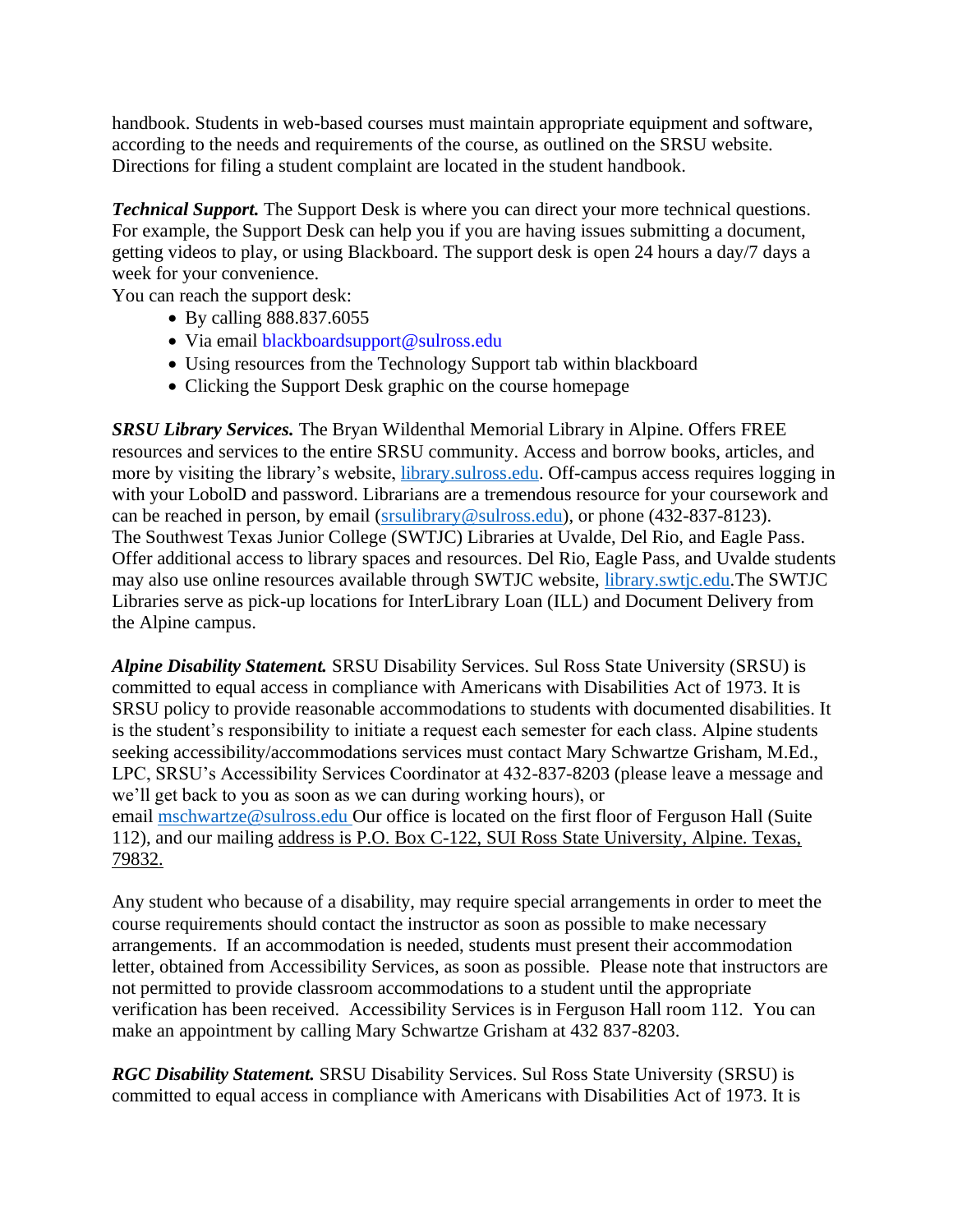SRSU policy to provide reasonable accommodations to students with documented disabilities. It is the student's responsibility to initiate a request each semester for each class. RGC students seeking accessibility services should contact Paulette Harris, Executive Assistant to the Vice President and Dean, at 830-279-3023 or email [pharris@sulross.edu.](mailto:pharris@sulross.edu) Ms. Harris's office is at 2623 Garner Field Road, Uvalde, TX 78801 (this is the mailing address, too).

**Diversity Statement.** I aim to create a learning environment for my students that supports a diversity of thoughts, perspectives and experiences, and honors your identities (including race, gender, class, sexuality, religion, ability, socioeconomic class, age, nationality, etc.). I also understand that the crisis of COVID, economic disparity, and health concerns, or even unexpected life events could impact the conditions necessary for you to succeed. My commitment is to be there for you and help you meet the learning objectives of this course. I do this to demonstrate my commitment to you and to the mission of Sul Ross State University to create an inclusive environment and care for the whole student as part of the Sul Ross Familia. If you feel like your performance in the class is being impacted by your experiences outside of class, please don't hesitate to come and talk with me. I want to be a resource for you.

**Copyright Notice.** My lectures and course materials, including PowerPoint presentations, tests, outlines, and similar materials, are protected by copyright. I am the exclusive owner of copyright in those materials I create. You may take notes and make copies of course materials for your own use. You may not and may not allow others to reproduce or distribute lecture notes and course materials publicly whether or not a fee is charged without my express written consent. Similarly, you own copyright in your original papers and exam essays. If I am interested in posting your answers or papers on the course Bb page, I will ask for your written permission. ©2022

## **TITLE 19 EDUCATION**

### **PART 7 STATE BOARD FOR EDUCATOR CERTIFICATION CHAPTER 228 REQUIREMENTS FOR EDUCATOR PREPARATION PROGRAMS RULE §228.30 Educator Preparation Curriculum**

(a) The educator standards adopted by the State Board for Educator Certification (SBEC) shall be the curricular basis for all educator preparation and, for each certificate, address the relevant Texas Essential Knowledge and Skills (TEKS).

(b) The curriculum for each educator preparation program shall rely on scientifically-based research to ensure teacher effectiveness and align to the TEKS. The following subject matter shall be included in the curriculum for candidates seeking initial certification:

(1) the specified requirements for reading instruction adopted by the SBEC for each certificate;

(2) the code of ethics and standard practices for Texas educators, pursuant to Chapter 247 of this title (relating to Educators' Code of Ethics);

- (3) child development;
- (4) motivation;
- (5) learning theories;
- (6) TEKS organization, structure, and skills;
- (7) TEKS in the content areas;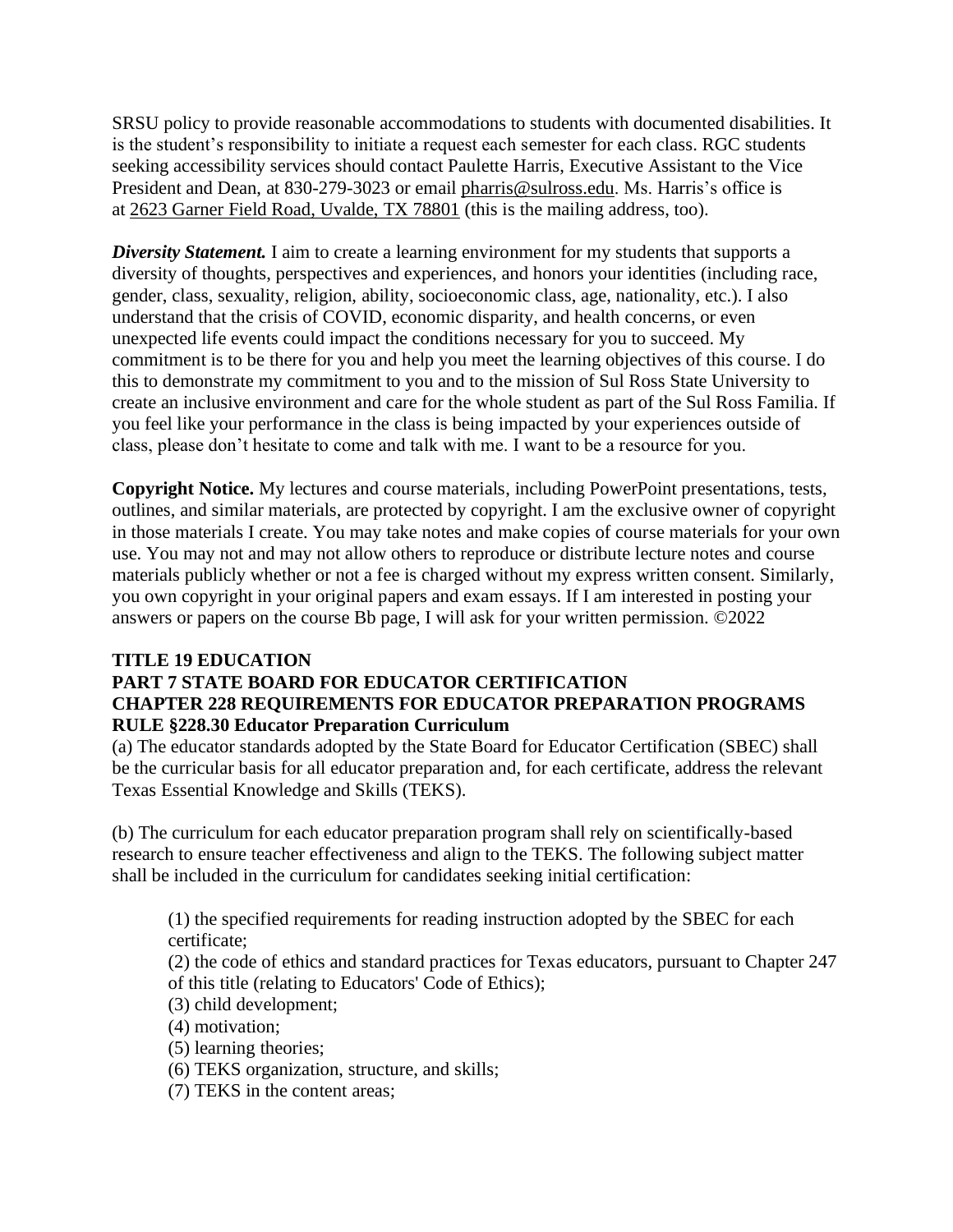(8) state assessment of students;

(9) curriculum development and lesson planning;

(10) classroom assessment for instruction/diagnosing learning needs;

- (11) classroom management/developing a positive learning environment;
- (12) special populations;
- (13) parent conferences/communication skills;

(14) instructional technology;

- (15) pedagogy/instructional strategies;
- (16) differentiated instruction; and
- (17) certification test preparation.

#### **§235.15. Science of Teaching Reading Standards, Early Childhood: Prekindergarten-Grade 3.**

a) Early Childhood: Prekindergarten-Grade 3 Science of Teaching Reading (STR) standards. The STR standards identified in this section are targeted for classroom teachers of early learners (birth through age eight). The standards address the discipline that deals with the theory and practice of teaching early reading. The standards inform proper teaching techniques, strategies, teacher actions, teacher judgements, and decisions by taking into consideration theories of learning, understandings of students and their needs, and the backgrounds and interests of individual students. The standards are also aligned with the *Texas Prekindergarten Guidelines* and Chapter 110 of this title (relating to Texas Essential Knowledge and Skills for English Language Arts and Reading). The standards address early reading content knowledge in Prekindergarten-Grade 5, with an emphasis on Prekindergarten-Grade 3, in order to meet the needs of all learners and address vertical alignment.

(b) Reading Development. The Early Childhood: Prekindergarten-Grade 3 classroom teachers demonstrate understanding of Kindergarten-Grade 5 Texas Essential Knowledge and Skills (TEKS) and *Texas Prekindergarten Guidelines* pertaining to reading and apply knowledge of developmentally appropriate, research- and evidence-based assessment and instructional practices to promote students' development of grade level skills within the following components of reading:

- (1) oral language development;
- (2) print awareness;
- (3) phonological and phonemic awareness;
- (4) phonics;
- (5) fluency;
- (6) vocabulary development;
- (7) comprehension of literary text;
- (8) comprehension of informational text; and
- (9) beginning strategies and reading comprehension skills.

(c) Reading Pedagogy. The Early Childhood: Prekindergarten-Grade 3 classroom teachers demonstrate understanding of the principles of reading instruction and assessment and use a range of instructional strategies and assessment methods to promote students' development of foundational reading skills, including: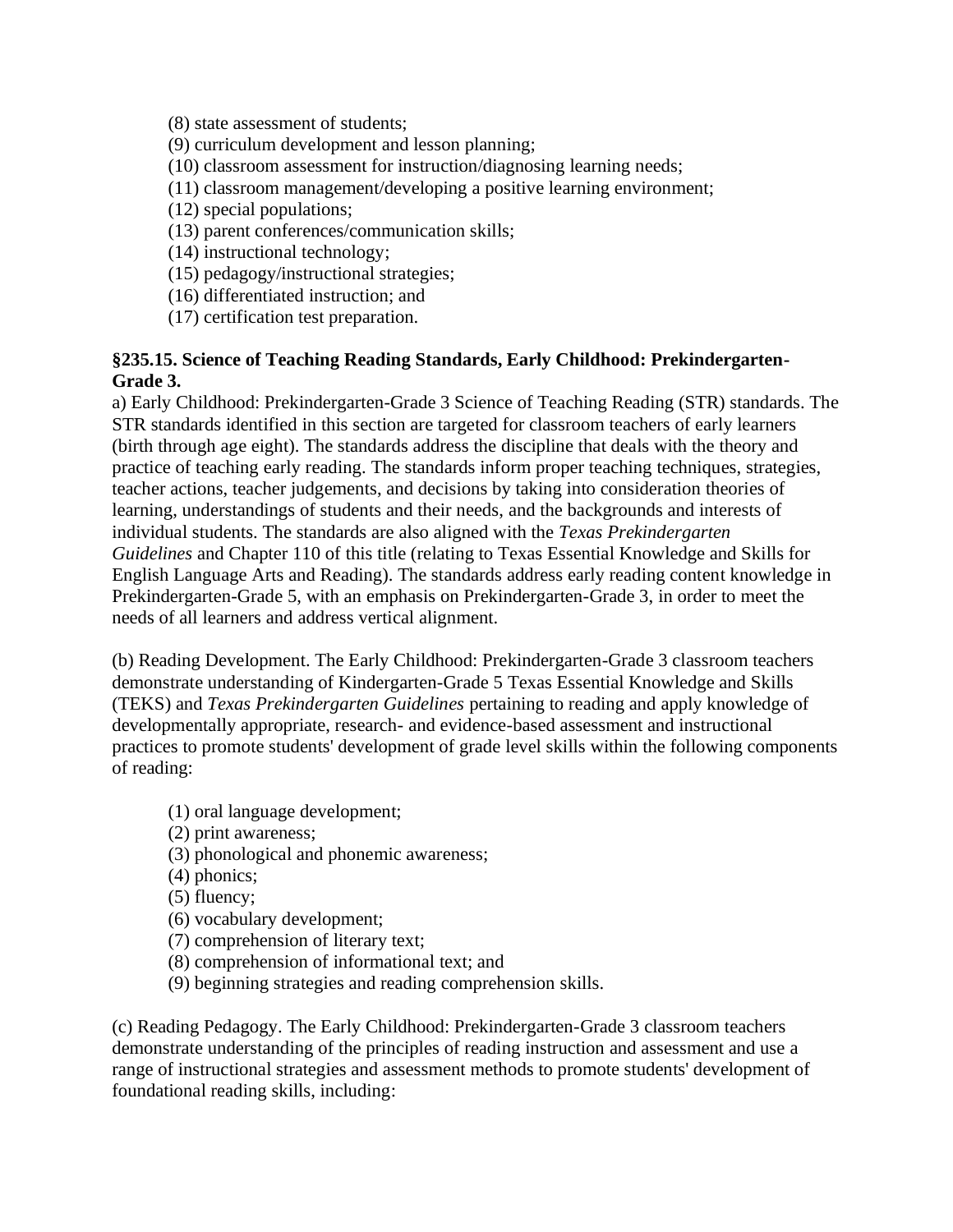(1) implementing both formal and informal methods of measuring student progress in early reading development.

(2) designing and executing developmentally appropriate, standards-driven instruction that reflect evidence-based best practices; and

(3) acquiring, analyzing, and using background information (familial, cultural, educational, linguistic, and developmental characteristics) to engage all students in reading, including students with exceptional needs and English language learners.

19 TAC §228.30(b): The curriculum is research-based. TEA Evidence: Syllabi/course outlines with bibliographies/references.

- University of Oregon (2020). 8th Edition of Dynamic Indicators of Basic Early Literacy Skills (DIBELS®). Eugene, OR: University of Oregon. Available: https://dibels.uoregon.edu
- Texas Education Agency (TEA). (2014). Technical report TPRI (2010-2014 edition). Retrieved from http://www.tpri.org/resources/documents /20102014TechnicalReport.pdf.
- Montroy, J. J., Zucker, T. A., Assel, M. M., Landry, S. H., Anthony, J. L., Williams, J. M., ... & Taylor, H. B. (2020). The Texas kindergarten entry assessment: Development, psychometrics, and scale-up of a comprehensive screener. Early Education and Development, 1-38.
- American Psychological Association (2020). Publication manual of the American psychological association (7th ed.). Washington, DC.

Afflerbach, P., Pearson, P. D., & Paris, S. G. (2008). Clarifying differences between reading skills and reading strategies. The reading teacher, 61(5), 364-373.

- Bear, D., Invernizzi, M., Templeton, S., Johnston, F. (2012). Words Their Way. FIFTH EDITION). Upper Saddle River, NJ: Pearson – Prentice Hall.
- Christie, J. F., Enz, B. J., Vukelich, C., & Roskos, K. A. (2014). Teaching language and literacy: Preschool through the elementary grades. Boston: Pearson.
- Jones, J. S., Conradi, K., & Amendum, S. J. (2016). Matching interventions to reading needs: A case for differentiation. The Reading Teacher, 70(3), 307-316.

National Reading Panel (2000) Report of the national reading panel: teaching children to read.

Bethesda, MD: National Institute for Child Health and Development.

Scharlach, T. D. (2008). START comprehending: students and teachers actively reading text. The Reading Teacher, 62(1), 20-31.

Munger, K. A. (2016). 5. Types of Literacy Assessment: Principles, Procedures, and